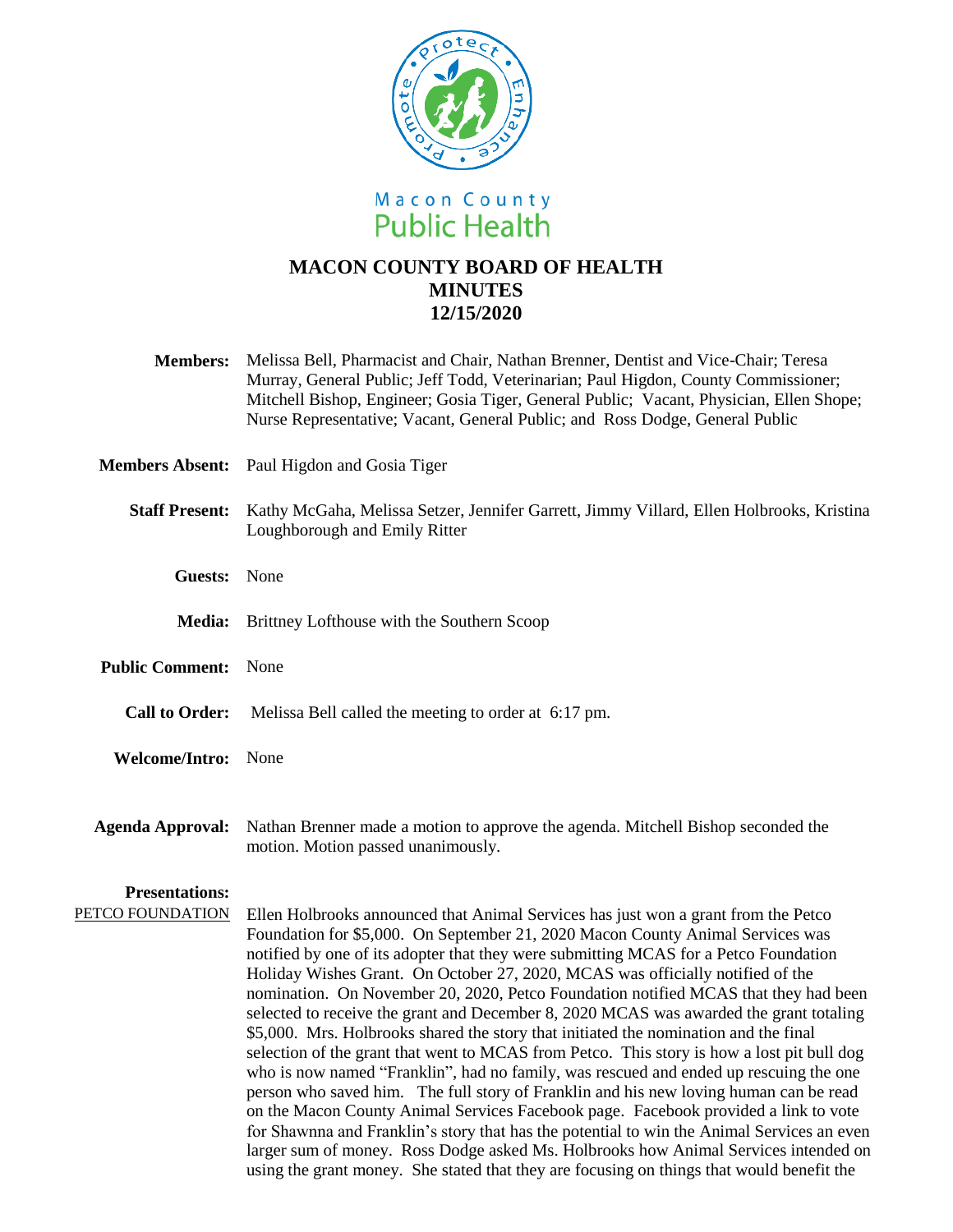animals. One idea is dampening panels to calm the dogs. The sound level in the dog kennels is so loud that it effects the dogs as well as staff and potential adopters. Jimmy Billiard stated that Shawnna actually works in a COVID unit in an Atlanta hospital, and to know that they had a part in making her life better is a wonderful thing.

## **Approval of Previous Meeting Minutes:**

Nathan Brenner made a motion to accept the minutes. Ellen Shope seconded the motion. The motion passed unanimously.

## **Old Business:**

COVID-19 Update Jennifer Garrett stated that Macon County Public Health has seen a spike in our numbers since the Thanksgiving holiday. Last Monday there were 33 new cases, this Monday there were 45 new cases, today (Tuesday) there are an additional 15 new cases, 10 people did recover today. They were expecting a spike, but not this drastic of a spike. MCPH has noticed a trend that there is a spike in numbers after a holiday. The big question now is about the vaccine. Mrs. Garrett stated that they are in the planning process and preparing for the vaccine. One challenge they are facing is how to keep testing and start vaccine clinics at the same time. The state has sent out a playbook on how they will dispense the vaccine. Health care providers are first on the list to be vaccinated. They hope to start vaccinating patients by the first of the year. MCPH did host the last flu shot clinic today. This will be the last clinic that will be held for flu shots. Ross Dodge stated concerns with security when it came to the vaccine. Does MCPH have security or a way to secure the vaccine? Mrs. Garrett explained that law enforcement will be involved from the time the vaccine has started transportation until it is secured in a secure location. There will also be law enforcement at the Health Department during vaccination clinics. MCPH will also be partnering with EMS during the vaccination clinics. Each patient that received the vaccine will have to be observed for 15 minutes after the vaccine is administered. In order for the vaccine to be effective, a person must receive both vaccinations with in a certain time period. Mitchell Bishop asked if they knew how many doses MCPH would receive. Mrs. Garrett stated that from what the state is telling them they should receive 975 doses, but the final numbers and shipment dates have not been released from the state. The state has not given MCPH access yet to the program that will track the vaccine. Ellen Shope asked if MCPH will be the distributer for all providers when the vaccine arrives. Mrs. Garrett stated that MCPH would only be receiving a shipment for the Health Department. The hospital will receive their own shipment and any other provider that has signed up to provide the vaccine. Mrs. McGaha stated that at this time the list of providers within the county has not been released. Most of the nursing homes/long-term care facilities have signed up with Walgreens and CVS for their vaccine distribution. There are different phases in which the vaccine will be distributed. The list was shown at the board meeting and can be found on the Macon County Public Health's Facebook page. Mrs. Garrett walked the board through the different phases which broke down who would receive the vaccine in which phase. She also explained that once they have finished vaccinating anyone in the first phase that they could then move on to the next phase. Patients will have to make an appointment in order to receive the vaccine. At that time, the patient will be screened to see which phase they are in. This will help to make sure everyone is in the correct phase. Emily Ritter stated that they are working on the communication and information that will go out to the public. She does feel like people will try to be vaccinated before their phase. Mrs. McGaha stated that it is expected and we will work hard to make sure everyone who wants the vaccine gets it. Ellen Shope asked if they were seeing delay in getting test results back since the spike in numbers. Mrs. Garrett stated that there have been some coming back slower than others have; it is taking from 2-4 days to get results back. LabCorp is working everyday but Christmas day.